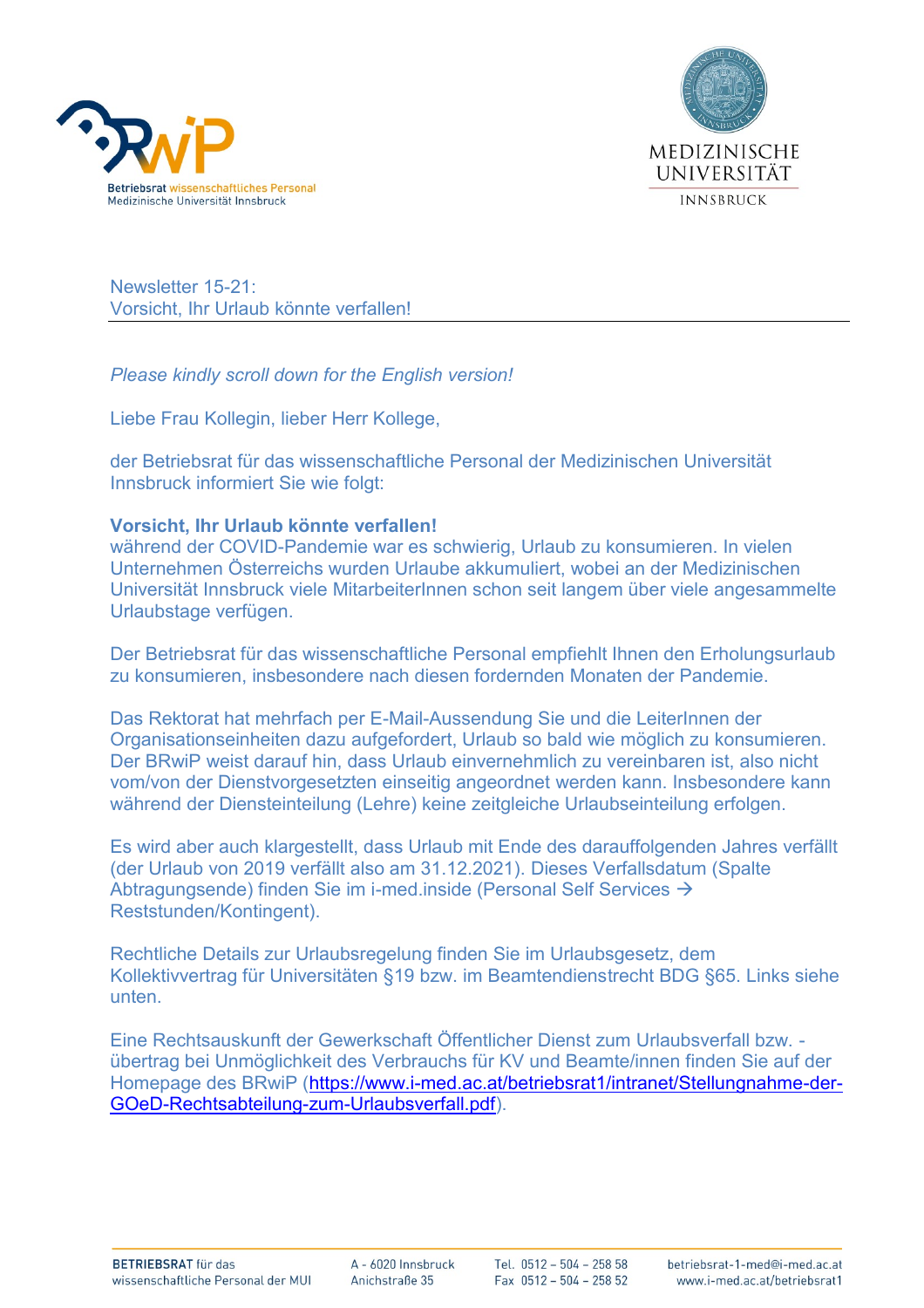Bei Fragen rund um das Thema Urlaub können Sie sich jederzeit, selbstverständlich vertraulich, an Ihren BRwiP wenden. Hier können Ihnen alle Mitglieder für Auskünfte zur Verfügung stehen.

In diesem Sinne wünsche ich einen schönen Sommer und gute Erholung und verbleibe

mit kollegialen Grüßen

Martin Tiefenthaler Vorsitzender BRwiP

## Urlaubsgesetz: [https://www.ris.bka.gv.at/GeltendeFassung.wxe?Abfrage=Bundesnormen&Gesetzesnum](https://www.ris.bka.gv.at/GeltendeFassung.wxe?Abfrage=Bundesnormen&Gesetzesnummer=10008376) [mer=10008376](https://www.ris.bka.gv.at/GeltendeFassung.wxe?Abfrage=Bundesnormen&Gesetzesnummer=10008376)

Kollektivvertrag Universitäten: <https://www.i-med.ac.at/betriebsrat1/info/01-Kollektivvertrag.html>

Beamten-Dienstrechtsgesetz:

[https://www.ris.bka.gv.at/GeltendeFassung.wxe?Abfrage=Bundesnormen&Gesetzesnum](https://www.ris.bka.gv.at/GeltendeFassung.wxe?Abfrage=Bundesnormen&Gesetzesnummer=10008470) [mer=10008470](https://www.ris.bka.gv.at/GeltendeFassung.wxe?Abfrage=Bundesnormen&Gesetzesnummer=10008470)

Alle Informationen und Serviceleistungen finden Sie auch auf unserer Homepage unter <https://www.i-med.ac.at/betriebsrat1/>

Dear Colleague,

the Innsbruck Medical University Scientists Works Council informs you as follows:

## **Be careful, your vacation could be forfeited!**

It was difficult to consume vacation during the COVID pandemic. Vacations have been accumulated in many companies in Austria, with many employees at the Medical University of Innsbruck having had many vacation days accumulated for a long time.

The works council for the scientific staff recommends that you take vacation leave, especially after these demanding months of the pandemic.

The rectorate has sent you and the heads of the organizational units several e-mails asking you to take your vacation as soon as possible. The BRwiP points out that vacation is to be agreed amicably, i.e. it cannot be unilaterally ordered by the superior. In particular, it is not possible to schedule vacations when scheduled for teaching units.

However, it is also made clear that vacation expires at the end of the following year (i.e. the vacation of 2019 expires on December 31, 2021). This expiry date (Column "Abtragungsende") can be found in i-med inside (Personal Self Services  $\rightarrow$  Remaining hours / contingent).

You can find legal details on vacation regulations in the Vacation Act, the Collective Agreement for Universities §19 or in the Civil Service Law BDG §65. Links see below.